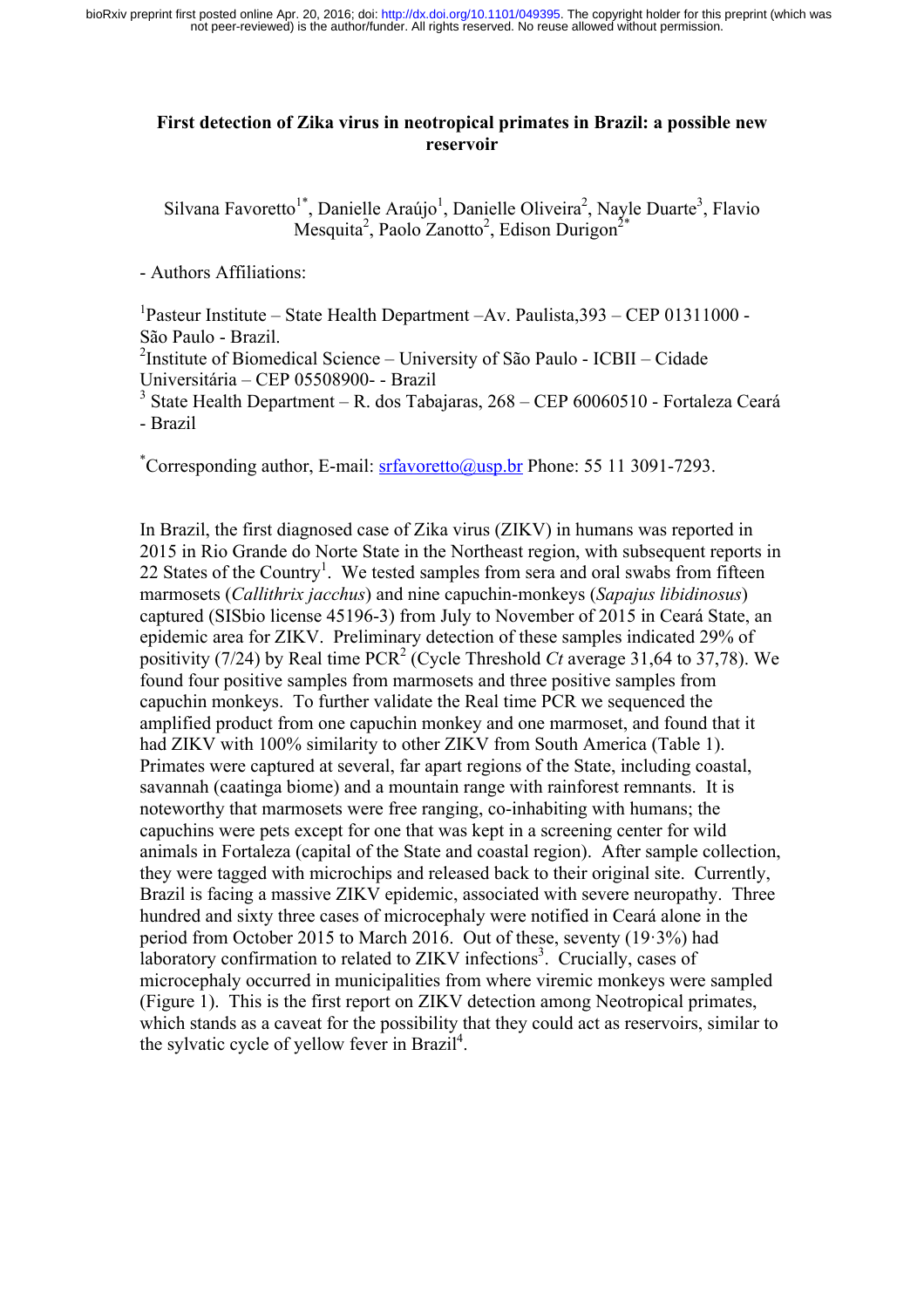| Number                | Animal                       | <b>Species</b>      | $C_t$ | E-value (BlastN search) |
|-----------------------|------------------------------|---------------------|-------|-------------------------|
|                       | bruspCE05 15 Capuchin monkey | Sapajus libidinosus | 37.20 | not sequenced           |
|                       | bruspCE08 15 Capuchin monkey | Sapajus libidinosus | 31.34 | $3e - 148$              |
| bruspCE46 15 Marmoset |                              | Callithrix jacchus  | 37.32 | not sequenced           |
| bruspCE47 15 Marmoset |                              | Callithrix jacchus  | 37.43 | not sequenced           |
| bruspCE59 15 Marmoset |                              | Callithrix jacchus  | 35.14 | not sequenced           |
| bruspCE63 15 Marmoset |                              | Callithrix jacchus  | 37.02 | $3e - 24$               |
|                       | bruspCE68 15 Capuchin monkey | Sapajus libidinosus | 37.73 | not sequenced           |

**Table 1:** Register number, animal, species, Cycle Threshold (*Ct)* and e-value from GenBank of samples from neotropical primates positive for Zika virus in Brazil.

This work was funded by FAPESP project  $N^{\circ}$  2014/16333-1

## **References**

1. Brazil, Ministry of Health. Monitoring of cases of dengue, chikungunya and zika virus fever to the epidemiologic week five, 2016. *Boletim epidemiológico N.8*, **47**, 2016. http://portalsaude.saude.gov.br/images/pdf/2016/fevereiro/29/2016-006--- Dengue-SE5-publica----o.pdf. (Accessed 09/03/2016).

2. Lanciotti RS, Kosoy OL, Laven JJ et al. Genetic and serologic properties of Zika virus associated with an epidemic, Yap State, Micronesia, 2007. *Emerg Infect Dis.* 2008; **14**(8):1232-9.

3. Ceará, State Health Department. Epidemiologic report: microcephaly and CNS malformations. March 07 *2016*. http://www.saude.ce.gov.br/index.php/boletins. (Accessed in 09/03/2016).

4. Brazil, Ministry of Health. *Surveillance guide for epizootics in non-human primates and applied entomology for yellow fever surveillance*. 2 ed –Brasília: Ministry of Health,

2014.http://bvsms.saude.gov.br/bvs/publicacoes/guia\_vigilancia\_epizootias\_primatas \_entomologia.pdf.

**Figure 1. Widespread distribution of ZIKV infected primates in distinct biomes in the Northeast of Brazil. 1A)** Map of Ceará State, Brazil showing cities with notified (green) and confirmed (red) cases of microcephaly and congenital malformations, associated with ZIKV infections. Black dots indicate neotropical primates found to be positive for ZIKV in real time PCR. Two positive marmosets and one positive capuchin monkey was found in the mountain range. One positive capuchin monkey was found in the Coastal region. Two marmosets and one capuchin monkey were found in the savannah (caatinga) region. **1B)** Position of the Ceará State in the Northeast of Brazil. **1C)** A positive pet capuchin monkey with its owner.